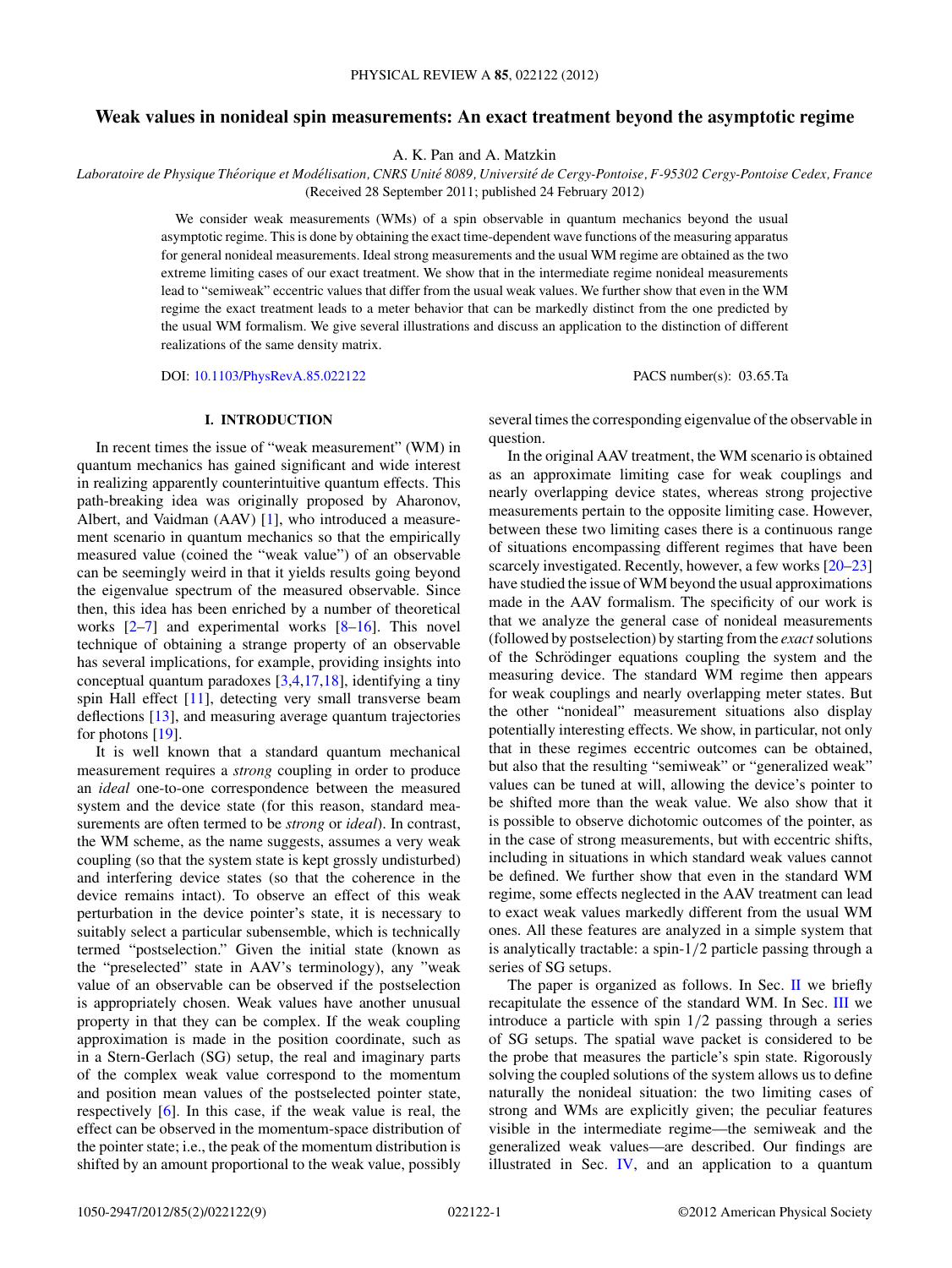<span id="page-1-0"></span>

FIG. 1. A series of Stern-Gerlach (SG) setups for implementing weak measurements of the spin operator  $\hat{\sigma}_x$ . The three SG setups account, respectively, for the state preparation, the weak measurement, and the postselection.

information task is also considered. Our conclusions are given in Sec. [V.](#page-8-0)

### **II. STANDARD WEAK MEASUREMENT SCENARIO**

The entire process of the AAV WM procedure [\[1,3\]](#page-8-0) consists of three steps: state preparation (usually termed preselection); a strong projective measurement for selecting a specific subensemble known as postselection; and in between the preand the postselection, a weak interaction, which is introduced so that the system state remains virtually unaffected by this intermediate interaction (see Fig. 1). AAV demonstrated the entire process in terms of a series of three SG setups. Let a beam of spin-1*/*2 neutral particles, say, neutrons, pass through the SG setups. The first SG is used to prepare the spin preselected state labeled  $|\chi_{\text{in}}\rangle$ . The total initial wave function after the first SG setup is  $\Psi_{\text{in}} = \psi_0(x)|\chi_{\text{in}}\rangle$ . The spatial part  $\psi_0(x)$  is taken to be a Gaussian wave packet peaked at the entry point  $(x = 0)$ of the second SG at  $t = 0$ :

$$
\psi_0(x) = \frac{1}{(2\pi\delta^2)^{1/4}} \exp\left[-\frac{x^2}{4\delta^2}\right].
$$
 (1)

For simplicity, the spatial part is written as being onedimensional: the spatial wave functions along the *y* and *z* directions are trivial in that they are not affected by the SG interaction given below. The initial momentum-space wave function  $\phi_0(p_x)$  corresponding to Eq. (1) is

$$
\phi_0(p_x) = \left(\frac{2\delta^2}{\pi\hbar^2}\right)^{1/4} \exp\left(-\frac{\delta^2 p_x^2}{\hbar^2}\right). \tag{2}
$$

Neutrons having the state  $\Psi_{\text{in}} = \psi_0(x)|\chi_{\text{in}}\rangle$  then pass through the second SG setup, which is used for measuring a spin observable, say,  $\hat{\sigma}_x$ . The interaction Hamiltonian is given by  $H = f(t)\mu\hat{\sigma}$ . B, where  $\mathbf{B} = (bx, 0, 0)$  and  $\mu$  is the magnetic moment of neutron.  $f(t)$  is a smooth function of  $t$  vanishing outside the interval  $0 < t < \tau$  and obeying  $\int_0^{\tau} f(t)dt = \tau$ , where  $\tau$  is the transit time during which the neutrons interact with the magnetic field. The total state after the interaction can then be written as

$$
\Psi' = e^{-\frac{i\mu b \tau x \hat{\sigma}_x}{\hbar}} \psi_0(x) |\chi_{\text{in}}\rangle. \tag{3}
$$

The spatial part of the wave function can be considered in the context of the SG setup to describe the state of the measurement device: in an SG, the spin state is inferred from the wave packet's deviation, which leads the particle to be found in the upper or lower planes when a strong measurement is performed.

Here, instead, the magnetic field and transit time are taken to be very small, so that the system state remains essentially unaltered by the interaction. Then the exponential in Eq. (3) can be expanded to first order. This is done in the original AAV treatment by performing, after the weak interaction, a strong projective measurement using the third SG setup. This "postselects" the neutrons in a definite final spin state  $|\chi_f\rangle$ . The postselection allows us to write the device state as

$$
\psi_f(x) = \langle \chi_f | e^{-\frac{i\mu b \tau x \sigma_x}{\hbar}} \psi_0(x) | \chi_{\text{in}} \rangle \n= \langle \chi_f | 1 - i \frac{\mu b \tau x \sigma_x}{\hbar} + o(2) - \dots | \chi_{\text{in}} \rangle \psi_0(x).
$$
\n(4)

Neglecting the higher order terms leads to

$$
\psi_f(x) = \langle \chi_f | \chi_{\text{in}} \rangle \left[ 1 - \frac{i \mu b \tau x}{\hbar} \frac{\langle \chi_f | \sigma_x | \chi_{\text{in}} \rangle}{\langle \chi_f | \chi_{\text{in}} \rangle} \right] \psi_0(x), \quad (5)
$$

which can be written as

$$
\psi_f(x) = \langle \chi_f | \chi_{\text{in}} \rangle e^{-i \frac{\mu b \tau x}{\hbar} (\sigma_x)_w} \psi_0(x), \tag{6}
$$

where

$$
(\sigma_x)_w = \frac{\langle \chi_f | \sigma_x | \chi_{\rm in} \rangle}{\langle \chi_f | \chi_{\rm in} \rangle} \tag{7}
$$

is known as the weak value of the observable  $\hat{\sigma}_x$ .

This weak value appears as a phase shift in the pointer state's configuration-space wave function that determines the position of the pointer in momentum space. Taking the Fourier transform of Eq.  $(6)$ , the pointer state in momentum space can be written as

$$
\phi_f(p_x) = \langle \chi_f | \chi_{\rm in} \rangle \left( \frac{2\delta^2}{\pi \hbar^2} \right)^{1/4} \exp \left[ -\frac{\delta^2 (p_x - p_x'(\sigma_x)_w)^2}{\hbar^2} \right], \tag{8}
$$

where  $p'_x = \mu b\tau$ . The final momentum distribution can then be written as

$$
|\phi_f(p_x)|^2 = |\langle \chi_f | \chi_{\text{in}} \rangle|^2 |\phi_0(p_x - p'_x(\sigma_x)_w)|^2, \tag{9}
$$

where  $|\langle \chi_f | \chi_{\text{in}} \rangle|^2$  is the probability of successful postselection. Hence the final pointer position in momentum space is shifted by an amount  $(\sigma_x)_w p'_x$ , in contrast to the strong measurement case, where the final pointer positions are shifted by  $\pm p'_x$ , corresponding to the eigenvalues  $\pm 1$  of  $\hat{\sigma}_x$ .

From Eq. (7) it can be seen that  $(\sigma_x)_w$  can be exceedingly large if the preselected and postselected states are nearly orthogonal. Rescaling the momentum to  $p_x/p'_x$ , we see that the pointer displays a broad distribution centered on  $(\sigma_x)_w$  [or the real part of  $(\sigma_x)_w$ , if the latter is complex], hence possibly well beyond the ranges of the eigenvalues. For instance, for a specific preselected state, say,  $|\chi_{in}\rangle$  =  $|\uparrow_{\theta}\rangle \equiv \cos \frac{\theta}{2} |\uparrow_{z}\rangle + \sin \frac{\theta}{2} |\downarrow_{z}\rangle$ , and postselected state, say,  $|\chi_f\rangle = |\uparrow\rangle_z$ , the weak value of  $\hat{\sigma}_x$  is given by  $(\sigma_x)_w = \tan \frac{\theta}{2}$ . According to this formalism,  $(\sigma_x)_w$  can become arbitrarily large as  $\theta \to \pi$ , but simultaneously the probability of this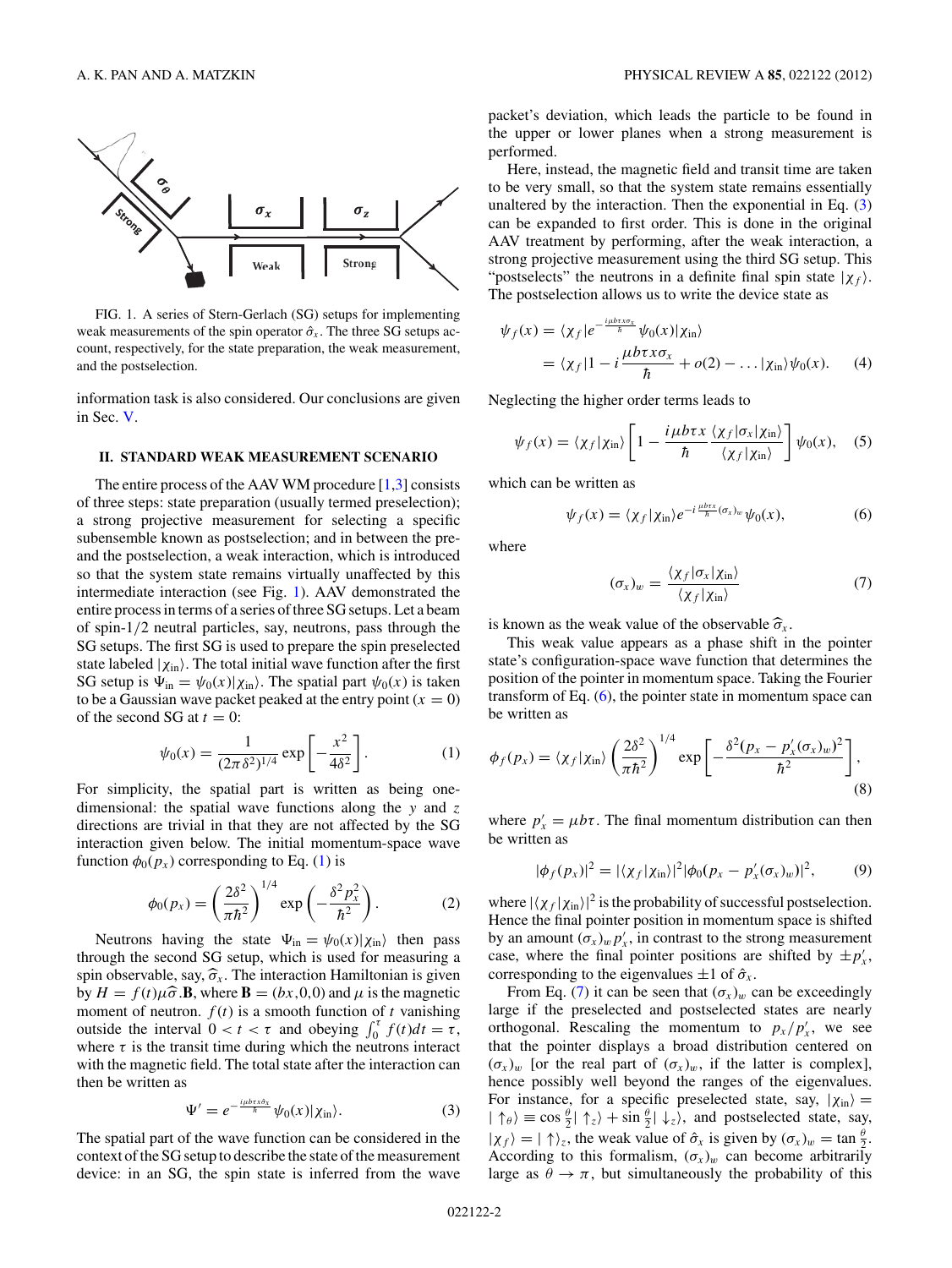<span id="page-2-0"></span>postselection,  $|\langle \chi_f | \chi_{\text{in}} \rangle|^2 = |\langle \uparrow_z | \uparrow_\theta \rangle|^2 = \cos^2 \frac{\theta}{2}$ , becomes vanishingly small (we see below, from the exact treatment, that both of these properties are erroneous, as the limit  $\theta \to \pi$ is well defined). The final momentum distribution [\(9\)](#page-1-0) after postselection can be written as

$$
|\phi_f(p_x)|^2 = \cos^2\frac{\theta}{2} \left(\frac{2\delta^2}{\pi\hbar^2}\right)^{1/2} \exp\left[-\frac{2\delta^2\left(p_x - p'_x \tan\frac{\theta}{2}\right)^2}{\hbar^2}\right].
$$
\n(10)

Note that in deriving the above relations, we neglected the higher order terms in Eq. [\(4\)](#page-1-0), which is justified [\[2\]](#page-8-0) if, for  $n \geqslant 2$ ,

$$
\left(\frac{\mu b\tau}{\hbar}\right)^n |x^n \langle \chi_f |(\hat{\sigma}_x)^n | \chi_{\text{in}} \rangle | \ll |\langle \chi_f | \chi_{\text{in}} \rangle|,
$$
  

$$
\left(\frac{\mu b\tau}{\hbar}\right)^n |x^n \langle \chi_f |(\hat{\sigma}_x)^n | \chi_{\text{in}} \rangle | \ll \frac{\mu b\tau}{\hbar} |x \langle \chi_f | \hat{\sigma}_x | \chi_{\text{in}} \rangle|.
$$

Moreover, in order to resum Eq.  $(5)$  into Eq.  $(6)$ , we need  $\mu b\tau x(\sigma_x)_{w}/\hbar \ll 1$ ; finally, noting that *x* is effectively governed by the spread *δ*, we may write the condition for the derivation as

$$
\delta \frac{\mu b \tau}{\hbar} (\sigma_x)_w \ll 1. \tag{11}
$$

# **III. BEYOND THE STANDARD WEAK MEASUREMENT REGIME**

### **A. General remarks**

The usual WM scheme, presented in Sec. [II,](#page-1-0) involves rough approximations, some of which can usually be controlled (coupling value, width of device states); others, like the loss of unitarity due to the asymptotic expansion, have consequences that are more delicate to tackle within definite situations. Moreover, there remains a continuous range of regimes for which the approximations made in the standard WM derivation do not hold, though the situation is still far from the ideal strong measurement limit. These intermediate nonideal regimes, which can be referred to as "semiweak" situations, are considered in the present section.

We first give the exact solution for a nonideal SG, that is, solving the coupled Schrodinger equations for a wave packet of a spin-1*/*2 particle without making any specific assumptions for the coupling strength and the device states. We then see how semiweak outcomes are obtained when a strong measurement is added after the neutron has emitted the nonideal SG. A crucial quantity that we introduce is the overlap *I* of the wave packets (recall that the wave packets here play the role of the device states), which quantifies the strength of a given measurement situation. We indeed see that  $I \rightarrow 0$ yields the strong ideal measurement regime, while  $I \rightarrow 1$ corresponds to the usual AAV WM scheme. For an arbitrary value of *I* the superposition of the device states results in a distribution yielding the semiweak values. The different types of behavior of the pointer that can be obtained (one or several semiweak values, eccentric semiweak values, or semiweak values falling between the eigenvalues, exact weak values that take into account details of the interaction Hamiltonian) are also discussed. The illustrations are deferred to Sec. [IV.](#page-5-0)

# **B. Neutrons passing through a nonideal SG setup: Exact solutions**

The setup is the same as the one discussed in Sec. [II](#page-1-0) (see Fig. [1\)](#page-1-0). We omit the state preparation procedure and consider the initial spin state as given. Let a beam of neutrons passing through the second SG setup be represented by the total wave function

$$
\Psi(\mathbf{x}, t=0) \equiv \psi_0(\mathbf{x}) |\!\uparrow\rangle_\theta,\tag{12}
$$

where  $|\uparrow\rangle_{\theta} = \cos\frac{\theta}{2}|\uparrow_{z}\rangle + \sin\frac{\theta}{2}|\downarrow_{z}\rangle$  is the initial state of the system (i.e., the spin). The spatial wave function  $\psi_0(\mathbf{x})$ corresponds to a Gaussian wave packet that is initially peaked at  $\mathbf{x} = 0$  at  $t = 0$ , given by

$$
\psi_0(\mathbf{x}) = \frac{1}{(2\pi\delta^2)^{3/4}} \exp\left(-\frac{\mathbf{x}^2}{4\delta^2} + i\frac{p_y y}{\hbar}\right),\tag{13}
$$

where  $\delta$  is the initial width of the wave packet. The wave packet moves along the +*y* axis with the initial momentum  $p_y$  (see Fig. [1\)](#page-1-0). The inhomogeneous magnetic field  $\mathbf{B} = (bx,0,0)^1$  is directed along the *x* axis and confined between  $y = 0$  and *y* = *d*. The interaction Hamiltonian is  $H_i = \mu \hat{\sigma}$ . **B**, where, as above,  $\mu$  is the magnetic moment of the neutron. As the wave packet propagates through the SG magnet, in addition to the  $+y$  axis motion, the particles gain momentum along the  $\pm x$ axis due to the interaction of their spins with the field. The time-evolved total wave function at  $\tau$  (transit time of the peak of the wave packet within the SG magnetic field region) after the interaction of spins with the SG magnetic field is given by

$$
\Psi(\mathbf{x}, \tau) = \exp\left(-\frac{iH_i\tau}{\hbar}\right) \Psi(\mathbf{x}, t = 0)
$$
  
=  $\alpha \psi_{+x}(\mathbf{x}, \tau) \otimes |\uparrow\rangle_x + \beta \psi_{-x}(\mathbf{x}, \tau) \otimes |\downarrow\rangle_x, \quad (14)$ 

where the device states  $\psi_{+x}(\mathbf{x}, \tau)$  and  $\psi_{-x}(\mathbf{x}, \tau)$  are the two components of the spinor  $\psi = \left(\frac{\psi_+}{\psi_+}\right)$  $\psi_{-}^{\psi_{+}}$ ), which satisfies the Pauli equation and  $\alpha = \frac{1}{4}$  $\frac{1}{2}$ (cos  $\frac{\theta}{2}$  + sin  $\frac{\theta}{2}$ ) and  $\beta = \frac{1}{\sqrt{2}}$  $\frac{1}{2}$ (cos  $\frac{\theta}{2}$  –  $\sin \frac{\theta}{2}$ ). Note that Eq. (14) is an entangled state between the position and the spin degrees of freedom. The reduced density matrix of the system in the *x*-basis representation can be written as

$$
\rho_s = \begin{pmatrix} \alpha^2 & \alpha \beta I \\ \alpha \beta I^* & \beta^2 \end{pmatrix},\tag{15}
$$

where *I* is the overlap

$$
I = \int_{v} \psi_{+x}^{*}(\mathbf{x}, \tau) \psi_{-x}(\mathbf{x}, \tau) d^{3}x, \qquad (16)
$$

which quantifies the weakness of the measurement. The inner product *I* is, in general, complex, but here in our case *I* is

<sup>&</sup>lt;sup>1</sup>This form of magnetic field is unphysical, as it does not satisfy the Maxwell equation  $\nabla \cdot \mathbf{B} = 0$ . We need at least another component to make it divergence free [24]. However on average the effect of these additional field components can be neglected under proper circumstances, resulting in this effective field usually found in textbooks and also employed in Refs. [1,2].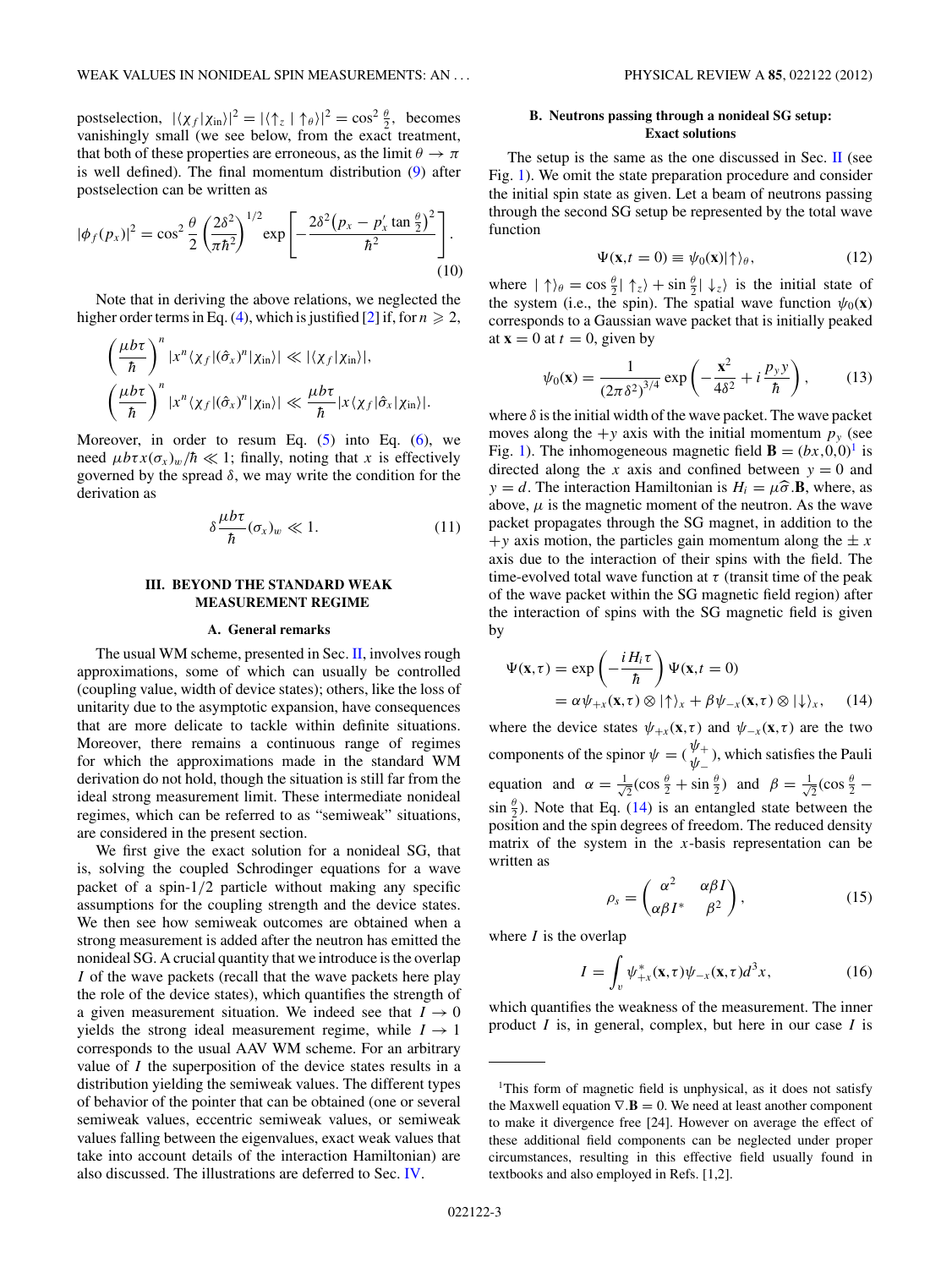<span id="page-3-0"></span>always real and positive. The value of *I* can range from 0 to 1*,* depending on the choices of the relevant parameters, such as the degree of the magnetic field (*b*), the width of the initial wave packet  $(\delta)$ , and the transit time through the field region within the SG setup  $(\tau)$ . We calculate the analytical expressions of  $\psi_{+x}(\mathbf{x}, \tau)$  and  $\psi_{-x}(\mathbf{x}, \tau)$  by solving the relevant Schroedinger equations.

The two-component Pauli equation for  $\psi_{+x}$  and  $\psi_{-x}$  can then be written

$$
i\hbar \frac{\partial \psi_{+x}}{\partial t} = -\frac{\hbar^2}{2m} \nabla^2 \psi_{+x} + \mu bx \psi_{+x},\tag{17}
$$

$$
i\hbar \frac{\partial \psi_{-x}}{\partial t} = -\frac{\hbar^2}{2m} \nabla^2 \psi_{-x} - \mu bx \psi_{-x}.
$$
 (18)

The solutions of the above two equations at  $t = \tau$  upon exiting the SG are as follows (for a detailed derivation, see Ref. [\[24\]](#page-8-0)):

$$
\psi_{+x}(\mathbf{x};\tau) = \frac{1}{(2\pi\delta^2)^{\frac{3}{4}}} \exp\left[-\frac{z^2 + \left(y - \frac{p_y \tau}{m}\right)^2 + \left(x - \frac{p_x^{\prime}\tau}{2m}\right)^2}{4\delta^2}\right] \times \exp\left[i\left\{-\Delta + \left(y - \frac{p_y \tau}{2m}\right)\frac{p_y}{\hbar} + \frac{p_x^{\prime} x}{\hbar}\right\}\right],\tag{19}
$$

$$
\psi_{-x}(\mathbf{x};\tau) = \frac{1}{(2\pi\delta^2)^{\frac{3}{4}}} \exp\left[-\frac{z^2 + \left(y - \frac{p_y \tau}{m}\right)^2 + \left(x + \frac{p_x^{\prime}\tau}{2m}\right)^2}{4\delta^2}\right] \times \exp\left[i\left\{-\Delta + \left(y - \frac{p_y \tau}{2m}\right)\frac{p_y}{\hbar} - \frac{p_x^{\prime} x}{\hbar}\right\}\right],\tag{20}
$$

where  $\Delta = \frac{p'_x{}^2 \tau}{6m\hbar}$ ,  $p'_x = \mu b\tau$ , and the spreading of the wave packet is neglected throughout the evolution.

Here  $\psi_{+x}(\mathbf{x}, \tau)$  and  $\psi_{-x}(\mathbf{x}, \tau)$ , representing the spatial wave functions at  $\tau$ , correspond to the spin states  $|\!\uparrow\rangle_x$  and  $|\!\downarrow\rangle_x$ , respectively, with the average momenta  $\langle \hat{p} \rangle_{\uparrow}$  and  $\langle \hat{p} \rangle_{\downarrow}$ , where  $\langle \hat{p} \rangle_{\uparrow\downarrow} = (\pm p'_x, p_y, 0)$ . Within the magnetic field the neutrons gain the same magnitude of momentum  $p'_x = \mu b\tau$  but the directions are such that the particles with eigenstates  $|\!\uparrow\rangle_x$  and  $|\downarrow\rangle_x$  get the drift along the  $+x$  axis and  $-x$  axis, respectively, while the *y*-axis momenta remain unchanged.

From these analytical expressions of  $\psi_{+x}(\mathbf{x}, \tau)$  and  $\psi_{-x}(\mathbf{x}, \tau)$  given by Eqs. (19) and (20), it is straightforward to compute the inner product  $I$  [Eq.[\(16\)](#page-2-0)], given by

$$
I = \exp\left(-\frac{\mu^2 b^2 \tau^4}{8m^2 \delta^2} - \frac{2\mu^2 b^2 \tau^2 \delta^2}{\hbar^2}\right),\tag{21}
$$

which explicitly depends on the choices of the parameters *b*, *δ*, and *τ* .

Now, after emerging from this nonideal SG magnet, the neutrons represented by the entangled state given by Eq. [\(14\)](#page-2-0) enter another SG setup, where a strong measurement is to be performed and the neutrons are postselected in a specific spin state.

# **C. Subsequent strong measurement: Postselection and final pointer state**

For this purpose, we consider, immediately after the wave packet exits the WM SG, a subsequent strong measurement of the spin observable  $\hat{\sigma}_z$ . Knowledge of the exact solutions allows us to treat the strong measurements and WMs on the same footing. The approximate magnetic field in this case is  $\mathbf{B} = (0,0,b'z)$ , and *T* is the time during which the interaction occurs. A strong measurement requires the magnetic field *b* to be sufficiently strong that the spatial wave packets emerging from this SG setup are orthogonal; i.e., the relevant inner product, analog to Eq.  $(21)$ , vanishes. If the neutrons having the position-spin entangled state given by Eq. [\(14\)](#page-2-0) enter the final SG setup, then the time evolved state that exits from the setup can be written as

$$
\Psi(\mathbf{x}, \tau + T) = \frac{\alpha}{\sqrt{2}} \psi_{+x+z}(\mathbf{x}, \tau + T) | \uparrow \rangle_z
$$
  
+ 
$$
\frac{\alpha}{\sqrt{2}} \psi_{+x-z}(\mathbf{x}, \tau + T) | \downarrow \rangle_z
$$
  
+ 
$$
\frac{\beta}{\sqrt{2}} \psi_{-x+z}(\mathbf{x}, \tau + T) | \uparrow \rangle_z
$$
  
+ 
$$
\frac{\beta}{\sqrt{2}} \psi_{-x-z}(\mathbf{x}, \tau + T) | \downarrow \rangle_z.
$$
 (22)

The inner products  $\langle \psi_{+x+z} | \psi_{+x-z} \rangle$  and  $\langle \psi_{-x+z} | \psi_{-x-z} \rangle$ at  $t = \tau + T$  vanish for strong measurements. The states  $\psi_{\pm x \pm z}(\mathbf{x}, \tau + T)$  can be calculated using  $\psi_{+x}(\mathbf{x}, \tau)$  and  $\psi_{-x}(\mathbf{x}, \tau)$ , given by Eqs. (19) and (20), respectively, as the initial position wave functions. Note here that since the nonhomogeneous magnetic field is only along the *z* axis, within this SG setup, the neutrons move freely along the two other directions. Hence the analytical forms of the states  $\psi_{\pm x \pm z}(\mathbf{x}, \tau + T)$ , are given by

$$
\psi_{+x \pm z}(\mathbf{x}; \tau + T) = \frac{1}{(2\pi\delta^2)^{\frac{3}{4}}} \exp\left[-\frac{\left(z \mp \frac{p_z T}{m}\right)^2 + \left(y - \frac{p_y(\tau + T)}{2m}\right)^2 + \left(x - \frac{p_x^{\prime} \tau}{2m} - \frac{p_x^{\prime} T}{m}\right)^2}{4\delta^2}\right] \times \exp\left[i\left\{-\Delta - \Delta^{\prime} \pm \frac{p_z^{\prime} z}{\hbar} + \left(y - \frac{p_y(\tau + T)}{2m}\right)\frac{p_y}{\hbar} + \frac{p_x^{\prime}}{\hbar}\left(x - \frac{p_x^{\prime} T}{2m}\right)\right\}\right],
$$
(23)  

$$
\psi_{-x \pm z}(\mathbf{x}; \tau + T) = \frac{1}{(2\pi\delta^2)^{\frac{3}{2}}} \exp\left[-\frac{\left(z \mp \frac{p_z T}{m}\right)^2 + \left(y - \frac{p_y(\tau + T)}{2m}\right)^2 + \left(x + \frac{p_x^{\prime} \tau}{2m} + \frac{p_x^{\prime} T}{m}\right)^2}{4\delta^2}\right]
$$

$$
\begin{aligned}\n &\left(x, t+1\right) = \frac{1}{\left(2\pi\delta^2\right)^{\frac{3}{4}}} \exp\left[-\frac{4\delta^2}{\left(2\pi\delta^2\right)^{\frac{3}{4}}} - \frac{4\delta^2}{\left(2\pi\delta^2\right)^{\frac{3}{4}}} \right] \\
&\times \exp\left[i\left\{-\Delta - \Delta' \pm \frac{p_z'z}{\hbar} + \left(y - \frac{p_y(\tau+T)}{2m}\right)\frac{p_y}{\hbar} - \frac{p_x'}{\hbar}\left(x + \frac{p_x'T}{2m}\right)\right]\right],\n \end{aligned}\n \tag{24}
$$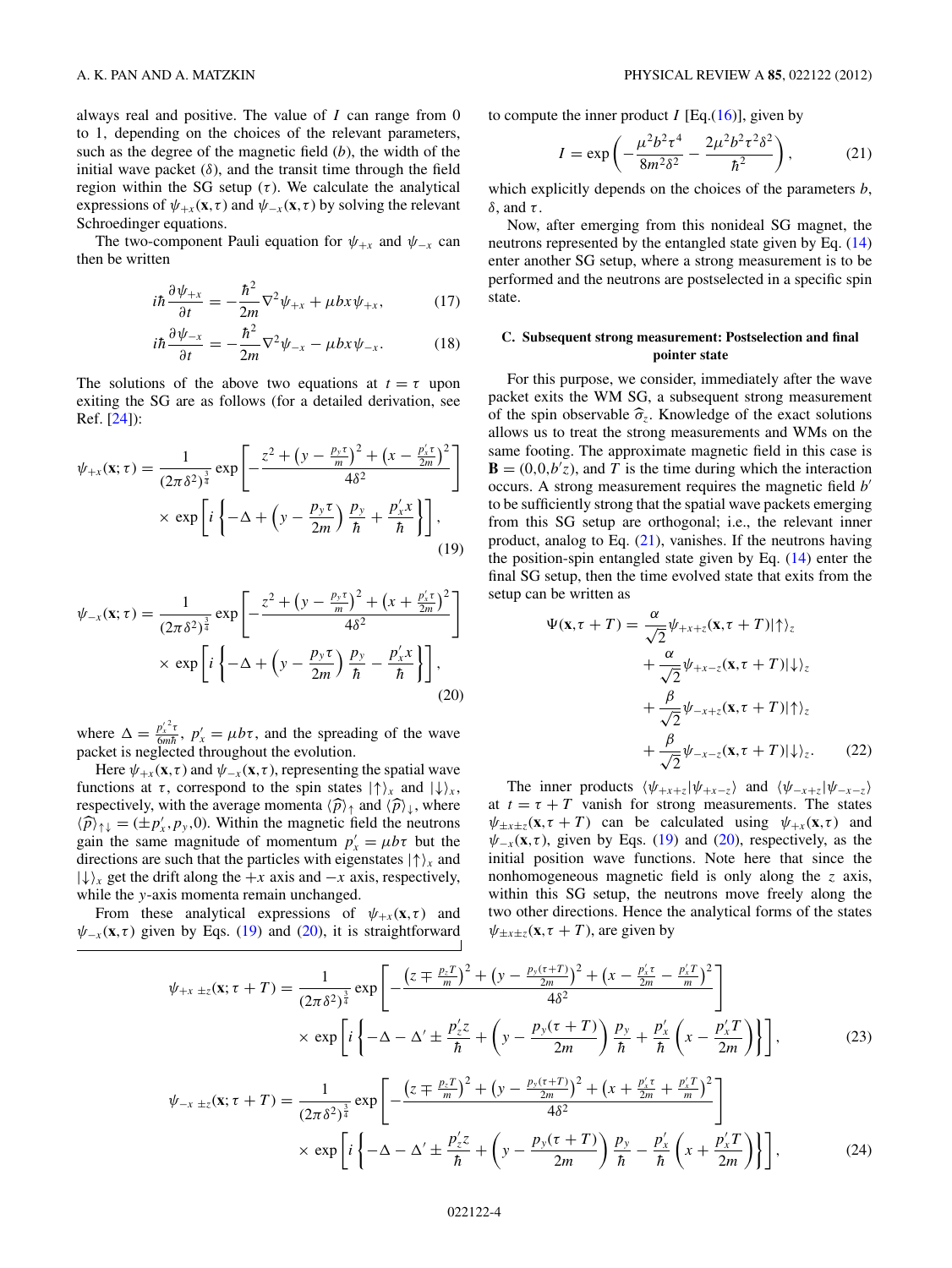<span id="page-4-0"></span>where  $\Delta' = \frac{p'_z{}^2 T}{6m\hbar}$  and  $p'_z = \mu b' T$ 

Assume that we postselect the neutrons having spin state |↑*z*-; then the postselected position-space wave function is written using Eq.  $(22)$ , given by

$$
\Psi_{\text{post}}(\mathbf{x}, \tau + T) = \frac{1}{\sqrt{2}} [\alpha \psi_{+x+z}(\mathbf{x}, \tau + T) + \beta \psi_{-x+z}(\mathbf{x}, \tau + T)].
$$
\n(25)

The states  $\psi_{+x+z}(\mathbf{x}, T + \tau)$  and  $\psi_{-x+z}(\mathbf{x}, T + \tau)$  are separable in *x,y,z* and can thus be written with obvious notation as  $\psi_{\pm x+z}(\mathbf{x}, T + \tau) \equiv \psi'_{\pm x}(x, T + \tau)\psi_y(y, T + \tau)\psi_{+z}(z, T +$ *τ* ). Equation (25) becomes

$$
\Psi_{\text{post}}(\mathbf{x}, \tau + T) = \frac{1}{\sqrt{2}} \psi_y(y, T + \tau) \psi_{+z}(z, T + \tau)
$$
  
 
$$
\times [\alpha \psi'_{+x}(x, T + \tau) + \beta \psi'_{-x}(x, T + \tau)].
$$
 (26)

We see that the *y*- and *z*-dependent parts of the total wave functions do not play any significant role in this context and are thus integrated out. The motion along the  $\hat{x}$  axis within the final SG setup is free so we can neglect the *T* dependence of  $\psi'_{\pm x}(x,T+\tau)$ . Thus the final postselected pointer wave function, depending only on *x*, can be written as

$$
\Psi'_{\text{post}}(x,\tau) = \frac{1}{\sqrt{2}} [\alpha \psi'_{+x}(x,\tau) + \beta \psi'_{-x}(x,\tau)],\tag{27}
$$

where

$$
\psi'_{\pm x}(x,\tau) = \frac{1}{(2\pi\delta^2)^{\frac{1}{4}}} \exp\left[ -\frac{\left(x \mp \frac{p'_x \tau}{m}\right)^2}{4\delta^2} \pm i \frac{p'_x x}{\hbar} \right] \tag{28}
$$

is obtained from Eqs.  $(23)$  and  $(24)$ .

The corresponding momentum-space wave function is

$$
\Phi_{\text{post}}(p_x, \tau) = \frac{1}{\sqrt{2}} [\alpha \phi_{+x}(p_x, \tau) + \beta \phi_{-x}(p_x, \tau)], \quad (29)
$$

where  $\phi_{\pm x}$  are obtained by taking the Fourier transform of Eqs. (28), yielding, with  $\phi_0$  given by Eq. [\(3\)](#page-1-0),

$$
\phi_{\pm}(p_x, \tau) = \phi_0(p_x \mp p'_x) \times \exp\left(-\frac{ip_x^2 \tau}{2m\hbar} \pm \frac{ip_x p'_x \tau}{2m\hbar} - \frac{i\mu^2 b^2 \tau^3}{6m\hbar}\right).
$$
 (30)

The momentum-space solution, (29), is general in that no restriction on the coupling constant or on the width of the probe states hase been introduced. We can now look at the device's momentum distribution in different regimes, which are characterized by the value of *I* .

### **D.** Strong measurement limit:  $I \approx 0$

Let us now assume that we tune the relevant parameters (*b*, *δ*, and *τ*) so that *I* → 0. In this case the reduced density matrix given by Eq.  $(15)$  of the system becomes

$$
\rho_s = \begin{pmatrix} \alpha^2 & 0 \\ 0 & \beta^2 \end{pmatrix}, \tag{31}
$$

which is diagonal, implying the strong measurement limit in that there is a one-to-one correspondence between the pointer



FIG. 2. (Color online) The momentum distribution  $|\Phi_{\text{post}}(p_x, \tau)|^2$ [Eq. (29)] is plotted for (a)  $I \approx 0$  (ideal projective measurement situation) and (b)  $I \approx 1$  (weak measurement situation). Values of relevant parameters are  $b = 100$  G/cm,  $\tau = 1.4 \times 10^{-6}$  s, and  $\delta =$ 1 cm for (a) and  $\delta = 1/50$  cm for (b). The weak value is  $(\sigma_x)_w = 16.2$ for  $\theta = 173.5^\circ$ .

state  $\phi'_{+x}$  ( $\phi'_{-x}$ ) and the spin state  $|\uparrow\rangle_x$  ( $|\downarrow\rangle_x$ ). Hence, in this case we expect two spatially separated peaks pointing at the eigenvalues of the spin observables  $\hat{\sigma}_x$ . In Fig. 2(a) we depict the device momentum distribution given by Eq.  $(29)$ , where we find the peaks at  $\pm p'_x$ .

#### **E.** Standard weak measurement limit:  $I \approx 1$

The WM limit is just the opposite limiting situation of strong measurement. From Eq. [\(21\)](#page-3-0) we can see, for example, that for a fixed  $\delta$  we can choose the other parameters, *b* and  $\tau$ , such that  $I \approx 1$  is obtained. The reduced density matrix of the system becomes

$$
\rho_s \approx \frac{1}{2} \begin{pmatrix} \alpha^2 & \alpha \beta \\ \alpha \beta & \beta^2 \end{pmatrix};
$$

i.e., the coherence in the system is considered to be mostly unaffected. There is no correspondence between the system and the device states. This leads to the usual WM scheme proposed by AAV. Indeed, let us start with the pointer position-space wave function given by Eq. (28), since the coupling is between the spin and the position variable. If the parameters  $b$  and  $\tau$  are sufficiently small, the value of  $I$  could be close to unity for a fixed *δ*. In this case we can neglect the higher order terms of  $b\tau$ , keeping only first order term. We can then write the states  $\psi'_{\pm x}(\mathbf{x}; \tau)$  given by Eqs. (28) as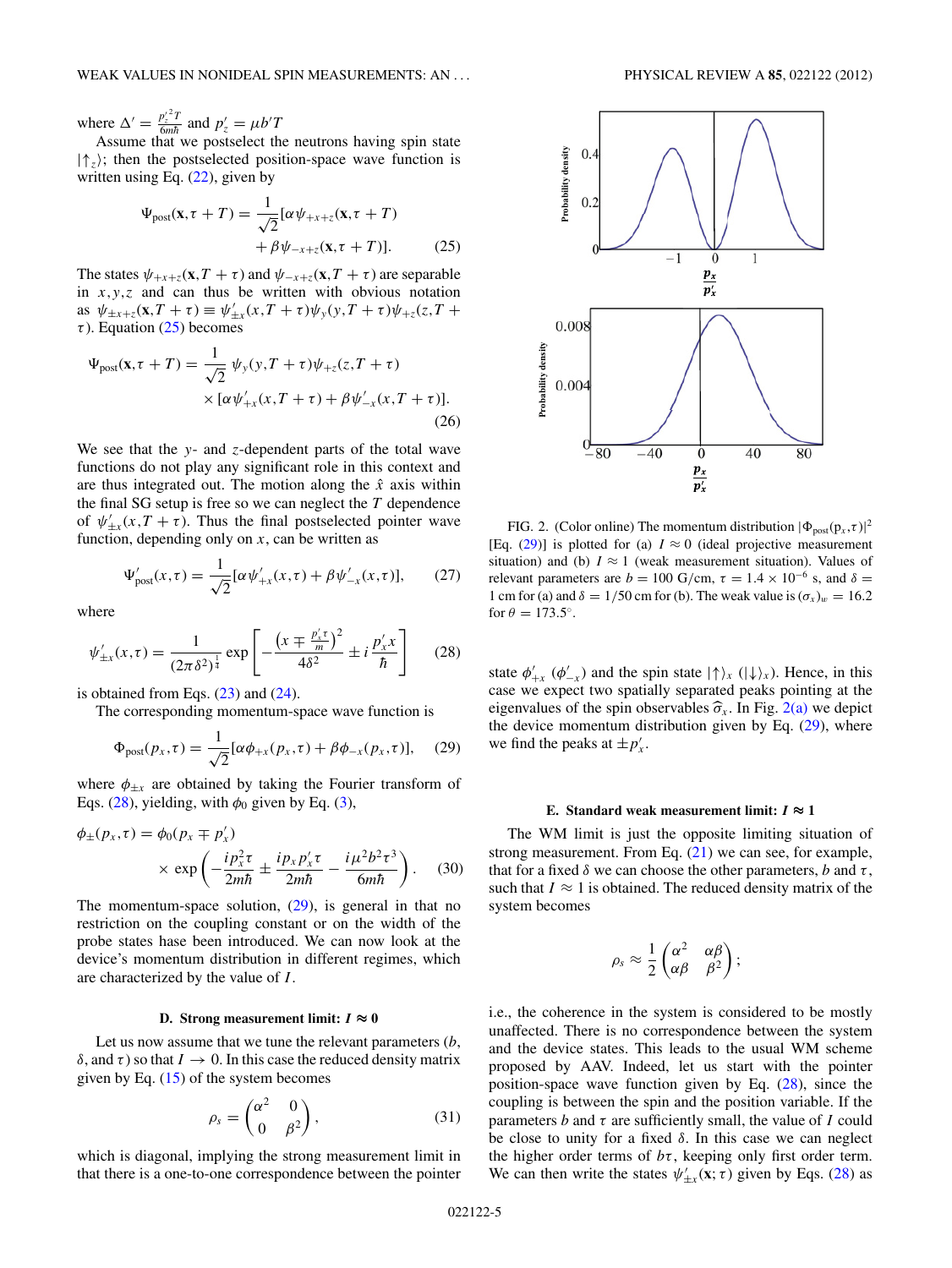<span id="page-5-0"></span>follows:

$$
\psi'_{\pm x}(x;\tau) \approx \psi_0(x)(1 \pm i p'_x x/\hbar). \tag{32}
$$

In this limit Eq. $(27)$  becomes

$$
\Psi'_{\text{post}}(x,\tau) \approx \frac{\psi_0(x)}{\sqrt{2}} [\alpha(1 + ip'_x x/\hbar) + \beta(1 - ip'_x x/\hbar)]. \quad (33)
$$

Setting the values of  $\alpha$ ,  $\beta$ , and  $\psi_0(x)$  and simplifying, we get

$$
\Psi_{\text{post}}'(x,\tau) \approx \frac{\cos\frac{\theta}{2}}{(2\pi\delta^2)^{1/4}} \exp\left(-\frac{x^2}{4\delta^2} + i\frac{p_x' x \tan\frac{\theta}{2}}{\hbar}\right). \tag{34}
$$

The Fourier transform of Eq.  $(34)$  gives the pointer wave function in momentum space, yielding the distribution

$$
|\Phi_f(p_x)|^2 \approx \cos^2\frac{\theta}{2} \left(\frac{2\delta^2}{\pi\hbar^2}\right)^{1/2} \exp\left[-\frac{2\delta^2\left(p_x - p'_x \tan\frac{\theta}{2}\right)^2}{\hbar^2}\right],\tag{35}
$$

which exactly matches Eq.  $(10)$  of the standard WM formulation.

#### **F. Nonideal situations: Semiweak and exact weak values**

When the overlap *I* lies in the intermediate range  $0 < I <$ 1, an imperfect coherence remains in the system state. After postselecting on a given final spin state, the pointer distribution is obtained from Eq.  $(27)$ , therefore displaying an interference between the overlapping meter wave functions correlated with orthogonal spin states.

The pointer behavior depends on the details of the interference: by monitoring *I* , eccentric pointer shifts can be obtained in this intermediate range. We term these resulting shifts "semiweak" values. Depending on the resulting interference, which can be tuned by changing the values of the parameters (such as  $b$ ,  $\delta$ , and  $\tau$ ), the pointer distribution can display a single maximum, akin to the usual WM regime, with the additional feature that this maximum does not necessarily appear at the AAV weak value given by Eq. [\(7\)](#page-1-0), but can be chosen by fine-tuning the parameters. Other behaviors of the pointer can be obtained, in particular, profiles with two maxima, similar to the two peaks that characterize the strong limit, but with the maxima shifted far from the eigenvalues.

Even in the usual  $I \approx 1$  WM regime, pointer shifts can be obtained in cases in which the usual WM formalism does *not* predict any, such as in situations in which the pre- and postselected states are orthogonal. More importantly, when the oscillating terms in Eqs. [\(28\)](#page-4-0) play a role (i.e., when the wavelength of the oscillation becomes of the order of magnitude of the distribution width), the meter distribution becomes significantly different from what is predicted by the usual WM formalism. The features produced by these "exact" weak values are illustrated below.

It is interesting to note that several recent works  $[20-23]$ have also attempted to go beyond the usual WM formalism in the weak regime. Wu and Li [\[21\]](#page-8-0) took the asymptotic expansion to second order (one order beyond AAV's derivation) and showed that this was sufficient to treat the orthogonal preand postselected states case. These results were extended in Ref. [\[22\]](#page-8-0), where it was shown that the asymptotic expansion

can be resummed when weak values of projectors are considered. A different but equivalent approach  $[20,23]$  follows the early method of Sudarshan and collaborators [\[2\]](#page-8-0), consisting in formally expanding the preselected state in terms of the eigenstate of the weakly measured operator. This allows us to recover the standard WM in the limit of weak couplings. The main difference between all these approaches and our present work lies not only in the method employed—we explicitly solve the full Schroedinger equation of the entire system (measured subsystem and pointer apparatus)—but also in the fact that, by doing so, we take into account the motion of the system and of the pointer, generated by the respective self-Hamiltonians. The strong, weak, or nonideal nature of the measurement is then seen to depend on characteristics of the full solution, not only on the coupling strength. For the WM of spin in an SG developed here, the different parameters that determine the nonideal character of the measurement were encapsulated in the quantity *I* .

### **IV. ILLUSTRATIONS AND APPLICATIONS**

### **A. Semiweak value distributions**

We give here an illustration of the properties of the meter state distributions in the nonideal regime giving rise to the semiweak values examined in Sec. [III.](#page-2-0) For definiteness the examples given correspond to the explicit formulas given above, involving the initial wave function, Eq. [\(1\)](#page-1-0), with the initial spin in state  $|\uparrow\rangle_\theta$ , an intermediate WM or semiweak measurement of the system (spin) observable  $\hat{\sigma}_x$ , and a final postselection along  $|\!\uparrow\rangle_z$ .

### *1. Strong and weak limits*

Consider first the strong and weak limits. A typical example is given in Fig. [2,](#page-4-0) where the device state distributions are plotted in configuration (*x*) space as well as in momentum (*P*) space (recall that the only nontrivial axis is the one along *x*, the WM axis). For the strong case the postselection along  $|\uparrow\rangle_z$  is applied after a first strong measurement along  $\hat{\sigma}_x$  that couples perfectly each wave packet (meter state) with the relevant spin state  $|\uparrow\rangle_x$  or  $|\downarrow\rangle_x$ . In **x** space this yields a single broad structure at the eigenvalue of the  $\hat{\sigma}_z$  measurement, whereas in **P** space two peaks are visible [see Fig.  $2(a)$ ], each corresponding to the direction of the momentum along the *x* axis: the strong measurement condition perfectly correlates this momentum with the spin state.

In the weak limit, a single peak is still visible in *x* space, but in **P** space the two interfering Gaussians overlap almost perfectly  $(I \approx 1)$ . The result is itself (approximately [\[2\]](#page-8-0)) a Gaussian, as predicted by the WM formalism, but with a maximum displaced at the weak value  $p'_x$  tan  $\frac{\theta}{2}$  [see Fig. [2\(b\)\]](#page-4-0). The meter therefore has a broad distribution centered at a value several times higher than the spin eigenvalue, with the single peak pointing here at  $(\sigma_x)_w = 16.2$  for  $\theta = 173.5^\circ$ .

#### *2. Semiweak values*

We first illustrate in Fig. [3](#page-6-0) the generic situation as *I* is varied from the ideal strong situation ( $I \approx 0$ ) to the weak limit ( $I \approx$ 1). We see that the meter distribution goes smoothly from the strong type of behavior to the one that characterizes the weak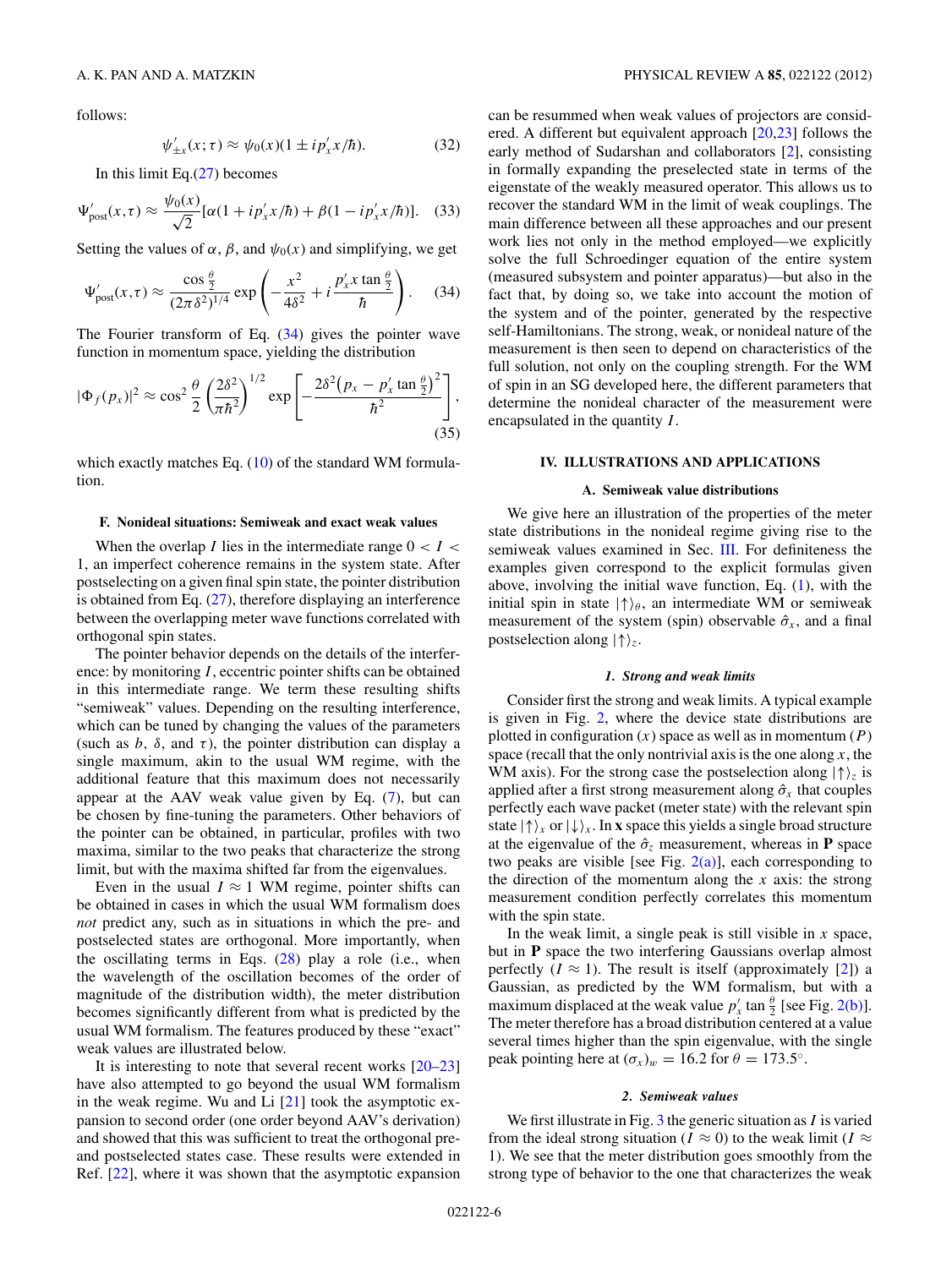<span id="page-6-0"></span>

FIG. 3. (Color online) The momentum distribution  $|\Phi_{\text{post}}(p_x, \tau)|^2$ [Eq. [\(29\)](#page-4-0)] is plotted for four values of the inner product (*I* )*,* depending on the suitable choices of the parameters. (a, d) Strong and weak measurement situations; (b, c) semiweak measurement situations. The weak value is  $(\sigma_x)_w = 13.3$  for  $\theta = 171^\circ$ .

limit. Note, however, that the maximum no longer appears at the eigenvalues or at the usual weak value, Eq. [\(7\)](#page-1-0), but at the semiweak values, that is, the maximal values of the distribution obtained from Eq.  $(29)$ . In Fig.  $3(c)$ , for example, the left peak is shifted to  $-14.2$  while the weak value is  $(\sigma_x)_w = 13.3$ [shown in Fig.  $3(d)$ ]. This semiweak value can be chosen at will by tuning the different parameters; approximate analytical expressions may be obtained by expanding  $|\Phi_{\text{post}}(p_x, \tau)|^2$  in terms of the relevant small parameters ( $\tau$ ,  $b$ , ...or a combination thereof).

### *3. Exact weak values*

A different feature of the exact formalism developed above concerns the existence of a meter distribution peaked at eccentric values in the usual weak regime (as far as the weakness of the coupling and the meter states are concerned) but for which the usual AAV formalism does not yield any result. For example, when the initial and postselected states are orthogonal the usual weak value given by Eq. [\(7\)](#page-1-0) is undefined. This undefiniteness stems from partially expanding the exponential after the postselection [see Eq.  $(5)$ ]. An exact treatment does not have this problem. Figure 4 shows the exact meter momentum distribution for orthogonal pre- and postselected states, for parameters near the  $I \approx 1$  limit. In this situation, the postselected meter state in momentum space is given by

$$
\Phi_{\text{post}}(p_x, \tau) = \frac{1}{2} [\phi_{+x}(p_x, \tau) - \phi_{-x}(p_x, \tau)]. \tag{36}
$$

The analytical form of the momentum distribution near the  $I \approx 1$  limit is readily obtained (up to a constant factor) from the Fourier transform of Eq.  $(33)$  as

$$
|\Phi_{\text{post}}(p_x,\tau)|^2 \propto p_x^2 \exp\left(-\frac{2p_x^2 \delta^2}{\hbar^2}\right). \tag{37}
$$



FIG. 4. (Color online) The momentum distribution  $|\Phi_{\text{post}}(p_x, \tau)|^2$ [Eq. (36)] is plotted for the case where  $I \approx 1$  but the pre- and postselected states are orthogonal—a situation in which the standard weak value is undefined.

This distribution has two peaks at  $p_x = \pm \hbar / \sqrt{2} \delta$  as illustrated in Fig. 4. The type of feature illustrated in Fig. 4 was first obtained theoretically in an approximate form (by neglecting the evolution of the pointer inside the SG) by Duck *et al.* [\[2\]](#page-8-0) and, more recently, revisited in some of the works [\[20–23\]](#page-8-0) going beyond the standard WM (e.g., in Ref. [\[21\]](#page-8-0) a formula for orthogonal pre- and postselected states is obtained by considering the interaction up to second order). Experimentally the feature was observed quite early [\[8\]](#page-8-0). In a more recent work  $[25]$ , the electric field analog of Eq.  $(37)$  was derived in the framework of a phase-amplification technique using classical wave optics. Note that the exact weak value is perfectly finite, whereas from the definition given by Eq. [\(7\)](#page-1-0), one might be tempted to conclude [incorrectly, as this would violate the conditions given by Eq.  $(8)$ , under which the AAV approximation holds] that the weak value can be arbitrarily large as the pre- and postselected states become orthogonal.

Another instance in which the "exact" weak value differs from the one defined in the asymptotic treatment appears when the oscillating terms of the exact solutions [Eq.  $(30)$ ] play a role. This happens when the wavelength of these terms becomes comparable to the width of the momentum distribution. The first example is shown in Fig. [5,](#page-7-0) where the pre- and postselected states are identical. Then, according to its definition,  $(7)$ , the weak value should simply be given by the average of the weakly measured observable in the initial state. It is shown in Fig. [5](#page-7-0) that this rule is spoiled by the oscillating terms, which create a multiple peak structure with eccentric maxima. By tuning the parameters entering the exact wave function, the wavelength of the oscillating terms can be reduced, yielding a momentum distribution with multiple peaks, as shown in Fig. [6.](#page-7-0) The origin of the multiple peaks is the interference between the two meter states emerging from the second SG setup along two opposite directions carrying the opposite phases. These phases (in momentum space) arise because of the separation of the two wave packets in configuration space due to the spinnonhomogeneous magnetic field interaction occurring along opposite directions. This shows the necessity of the solution of the Schrödinger equation using the full Hamiltonian instead of taking only the interaction Hamiltonian or keeping only a few terms of the asymptotic expansion of the interaction coupling.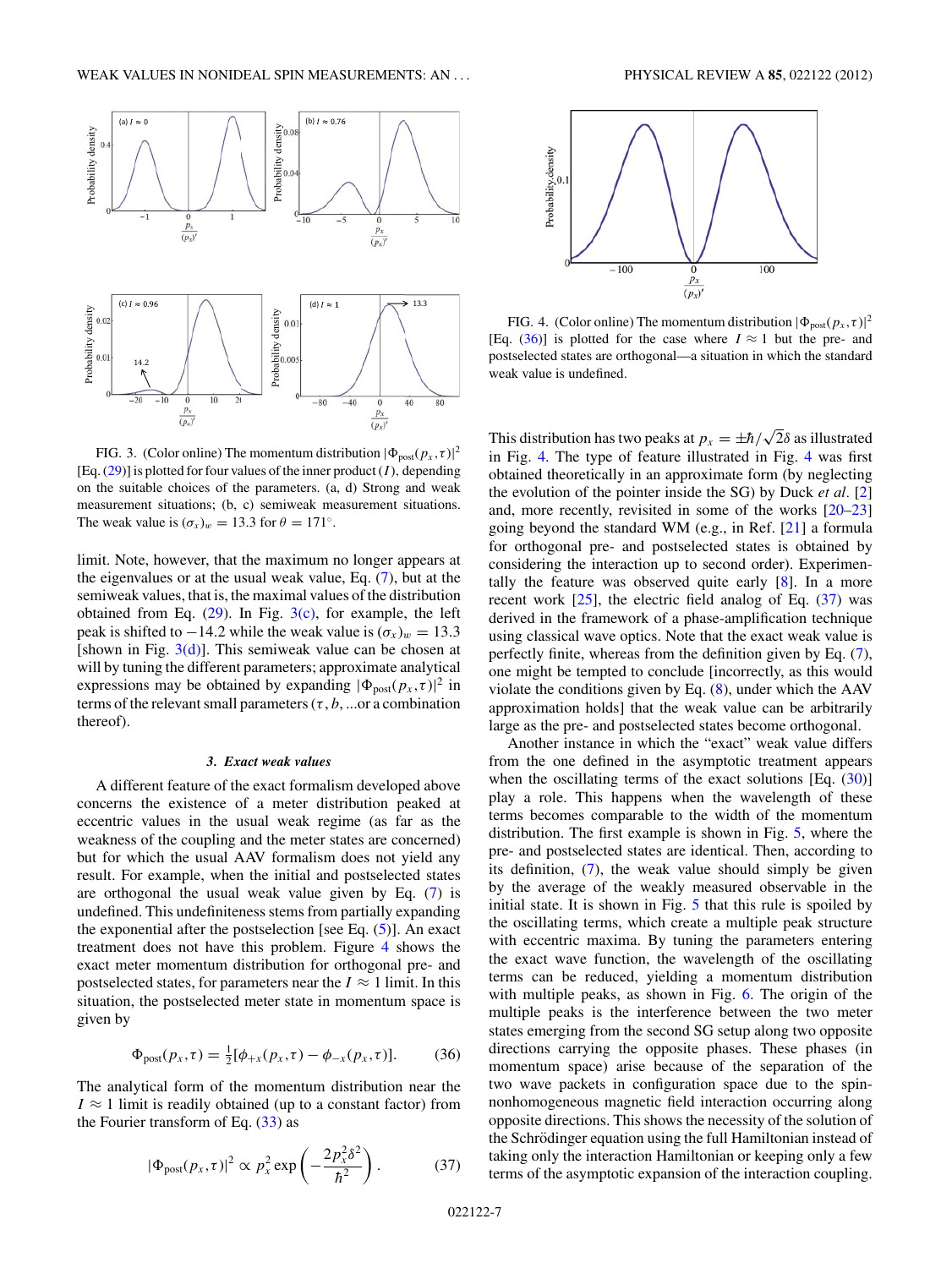<span id="page-7-0"></span>

FIG. 5. (Color online) The momentum distribution  $|\Phi_{\text{post}}(p_x, \tau)|^2$ [Eq. [\(29\)](#page-4-0)] is plotted for the case where the pre- and postselected states are identical. Values of relevant parameters:  $b = 0.001$  G/cm,  $\tau = 1.4 \times 10^{-2}$  s, and  $\delta = 5 \times 10^{-2}$  cm.

Note here that the average momentum, which has been the main interest in several studies [\[20–23\]](#page-8-0), is not necessarily relevant when there are multiple peaks in the momentum distribution.

## **B. Application: Distinguishing between "identical" density matrices**

As an illustration of the practical usefulness of the exact scheme for weak values reported in this work, we give here an application to a quantum information task, namely, the possibility of distinguishing between "identical" density matrices. Consider the following situation: Alice prepares neutral spin-1/2 particles in some state, either  $\rho_x$  or  $\rho_z$ , and sends them to Bob, whose goal is to guess the state. According to elementary quantum mechanics the spin density matrices

$$
\rho_x \equiv \frac{1}{2} |\!\uparrow_x\rangle \langle \uparrow_x | + \frac{1}{2} |\!\downarrow_x\rangle \langle \downarrow_x | \tag{38}
$$

$$
\rho_z \equiv \frac{1}{2} |\uparrow_z\rangle \langle \uparrow_z | + \frac{1}{2} |\downarrow_z\rangle \langle \downarrow_z | \tag{39}
$$

are identical and thus undistinguishable. We must therefore give an additional condition: We assume that Alice sends successive spins of alternate signs, i.e., Alice sends either  $\xi = \{|\uparrow_x\rangle, |\downarrow_x\rangle, |\uparrow_x\rangle, |\downarrow_x\rangle, ...\}$  or  $\zeta = \{|\uparrow_z\rangle, |\downarrow_z\rangle, |\uparrow_z\rangle,$ |↓*z*-*...*}, each of the sets *ξ* and *ζ* giving rise to a specific realization of  $\rho_x$  or  $\rho_z$ , respectively. Bob must guess as quickly as possible, that is, by processing the lowest number of particles, whether Alice is sending *ξ* or *ζ* .



FIG. 6. (Color online) The momentum distribution  $|\Phi_{\text{post}}(p_x, \tau)|^2$ [Eq. [\(29\)](#page-4-0)] is plotted for the case where the pre- and postselected states are identical. Values of relevant parameters:  $b = 0.001$  G/cm,  $\tau = 1.4 \times 10^{-2}$  s, and  $\delta = 10^{-3}$  cm.



FIG. 7. (Color online) Meter distributions (in arbitrary units) for the task described in Sec. [IV](#page-5-0) 2 for strong (a), standard weak (b), and exact weak (c, d) measurements, with the magnetic field strength fixed in all cases at  $b = 0.02$  G/cm and  $\tau = 0.07$  s. (a)  $\hat{\sigma}_r$  is measured strongly  $(\delta = 1 \text{ cm})$  and the two peaks appear at the corresponding eigenvalues, irrespective of whether  $\xi$  or  $\zeta$  is being sent. (b) The meter distribution corresponding to *ξ* [dashed (blue) curve] and to *ζ* [solid (green) curve] for a standard WM of  $\hat{\sigma}_x$  (with  $\delta = 10^{-4}$  cm) and a postselection along 55◦. (c) shows the same situation displayed in (b) but with the exact WM solutions. (d) *Configuration*-space meter distributions corresponding to the exact WM momentum-space distributions shown in (c) with the same postselection angle. When Alice launches *ξ* the left (green) and right (red) peaks are obtained for  $|\psi_x\rangle$  and  $|\uparrow_x\rangle$ , respectively, whereas for  $\zeta$ ,  $|\psi_z\rangle$  and  $|\uparrow_z\rangle$  can both hit the left and right peaks.

With strong measurements, the best Bob can do is to measure either  $\hat{\sigma}_x$  or  $\hat{\sigma}_z$  and examine whether two successive measurements have identical signs. Suppose, for instance, that Bob chooses to measure  $\hat{\sigma}_x$ ; the pointer displays two sharp peaks, one positive and one negative [see Fig. 7(a)]. Then if *ξ* is sent, the sign of successive outcomes will alternate, whereas if *ζ* is sent, each outcome is equiprobable. So Bob's strategy will be to observe whether the consecutive measurements have alternating outcomes, in which case he will conclude it is likely that Alice is sending *ξ* . Indeed, denoting by *k* the number of particles that have already been seen to be displaying an alternate series, the probability of continuing with this series for the  $(k + 1)$ th particle if  $\zeta$  has been sent becomes  $2^{-k}$  and decreases rapidly with *k*.

With standard WMs the problem for Bob is that he ignores the preselected state: he must guess whether Alice is sending *ξ* or *ζ* by obtaining meter distributions that are very broad in momentum space, irrespective of the WM and postselection Bob chooses. Typically all the meter distributions have almostidentical profiles but different heights, which is how *ξ* and *ζ* can be distinguished [see Fig.  $7(b)$ ]. So despite the fact that the meter distributions will indeed be different, in practice, Bob will need a great number of particles in order to discriminate *ξ* from *ζ* .

However, by following the exact treatment in the nonideal case, Bob can set (by changing the SG magnetic field strength and passage time) the interference between the meter states in momentum space so that the detection of *ξ* and *ζ* result in totally different probability distributions.